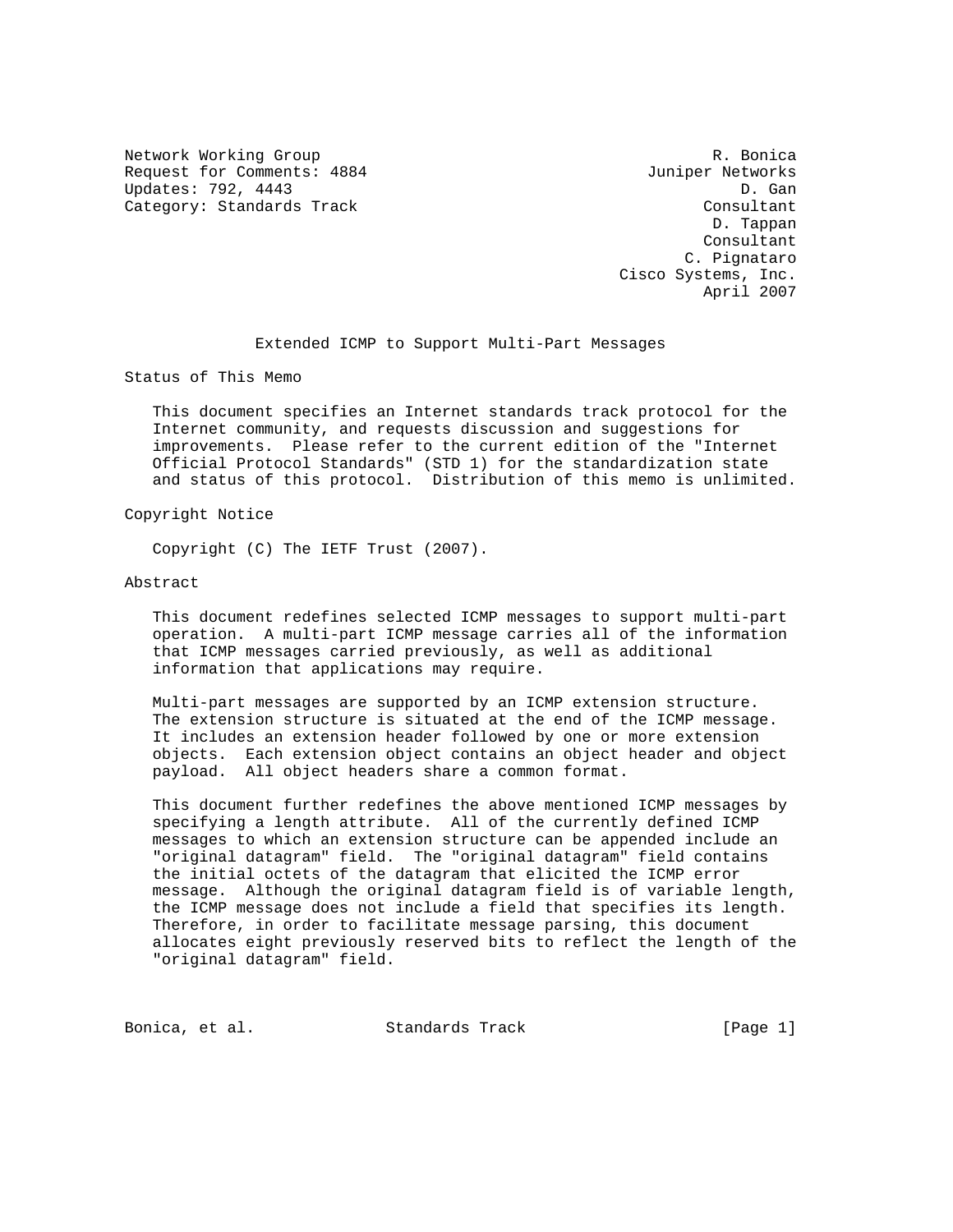The proposed modifications change the requirements for ICMP compliance. The impact of these changes on compliant implementations is discussed, and new requirements for future implementations are presented.

This memo updates RFC 792 and RFC 4443.

Table of Contents

|     | 2. Conventions Used in This Document 4                |
|-----|-------------------------------------------------------|
|     |                                                       |
|     |                                                       |
|     |                                                       |
|     |                                                       |
|     |                                                       |
|     |                                                       |
|     |                                                       |
|     | 4.6. ICMP Messages That Can Be Extended 10            |
|     |                                                       |
|     | 5.1. Classic Application Receives ICMP Message with   |
|     |                                                       |
|     | 5.2. Non-Compliant Application Receives ICMP Message  |
|     |                                                       |
|     | 5.3. Non-Compliant Application Receives ICMP Message  |
|     |                                                       |
|     | 5.4. Compliant Application Receives ICMP Message with |
|     |                                                       |
|     | 5.5. Compliant Application Receives ICMP Message with |
|     |                                                       |
| რ — | Interaction with Network Address Translation 14       |
|     |                                                       |
|     |                                                       |
|     |                                                       |
|     |                                                       |
|     |                                                       |
|     |                                                       |
|     |                                                       |
|     |                                                       |

Bonica, et al. Standards Track [Page 2]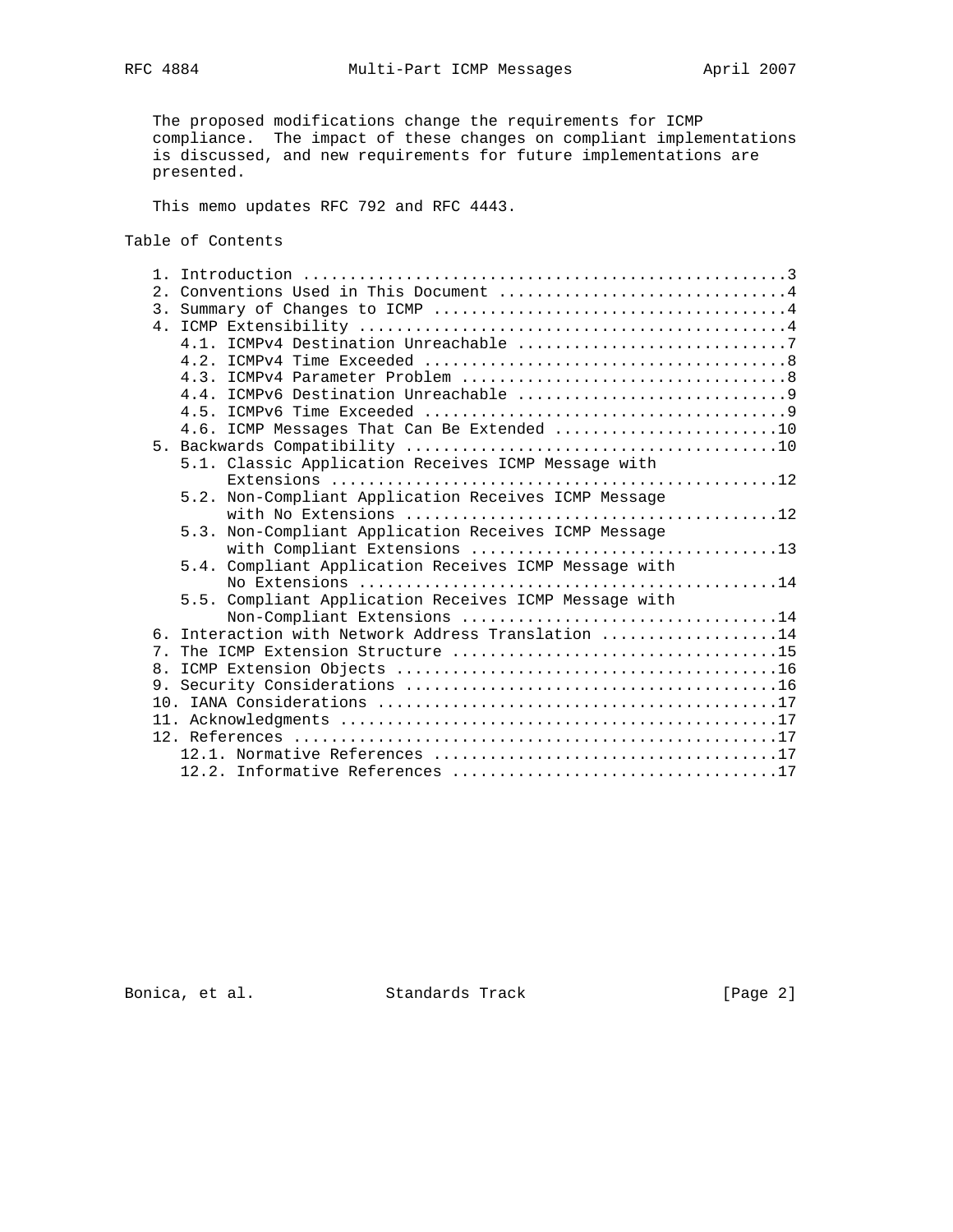## 1. Introduction

 This document redefines selected ICMPv4 [RFC0792] and ICMPv6 [RFC4443] messages to include an extension structure and a length attribute. The extension structure supports multi-part ICMP operation. Protocol designers can make an ICMP message carry additional information by encoding that information in the extension structure.

 This document also addresses a fundamental problem in ICMP extensibility. All of the ICMP messages addressed by this memo include an "original datagram" field. The "original datagram" field contains the initial octets of the datagram that elicited the ICMP error message. Although the "original datagram" field is of variable length, the ICMP message does not include a field that specifies its length.

 Application software infers the length of the "original datagram" field from the total length of the ICMP message. If an extension structure were appended to the message without adding a length attribute for the "original datagram" field, the message would become unparsable. Specifically, application software would not be able to determine where the "original datagram" field ends and where the extension structure begins. Therefore, this document proposes a length attribute as well as an extension structure that is appended to the ICMP message.

 The current memo also addresses backwards compatibility with existing ICMP implementations that either do not implement the extensions defined herein or implement them without adding the required length attributes. In particular, this document addresses backwards compatibility with certain, widely deployed, MPLS-aware ICMPv4 implementations that send the extensions defined herein without adding the required length attribute.

 The current memo does not define any ICMP extension objects. It defines only the extension header and a common header that all extension objects share. [UNNUMBERED], [ROUTING-INST], and [MPLS-ICMP] provide sample applications of the ICMP Extension Object.

 The above mentioned memos share a common characteristic. They all append information to the ICMP Time Expired message for consumption by TRACEROUTE. In this case, as in many others, appending information to the existing ICMP Time Expired Message is preferable to defining a new message and emitting two messages whenever a packet is dropped due to TTL expiration.

Bonica, et al. Standards Track [Page 3]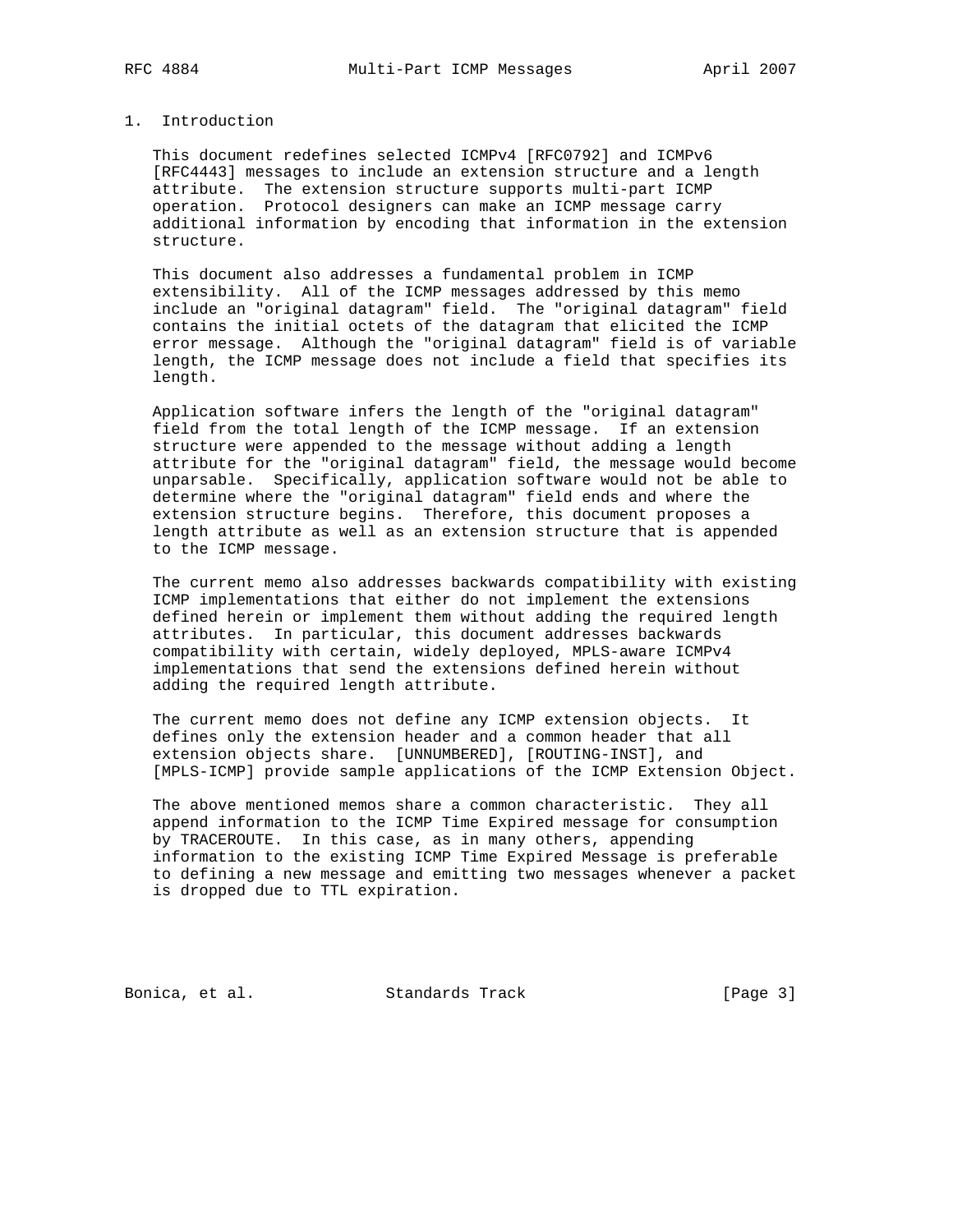- 
- 2. Conventions Used in This Document

 The key words "MUST", "MUST NOT", "REQUIRED", "SHALL", "SHALL NOT", "SHOULD", "SHOULD NOT", "RECOMMENDED", "MAY", and "OPTIONAL" in this document are to be interpreted as described in [RFC2119].

3. Summary of Changes to ICMP

 The following is a summary of changes to ICMP that are introduced by this memo:

 An ICMP Extension Structure MAY be appended to ICMPv4 Destination Unreachable, Time Exceeded, and Parameter Problem messages.

 An ICMP Extension Structure MAY be appended to ICMPv6 Destination Unreachable, and Time Exceeded messages.

 The above mentioned messages include an "original datagram" field, and the message formats are updated to specify a length attribute for the "original datagram" field.

 When the ICMP Extension Structure is appended to an ICMP message and that ICMP message contains an "original datagram" field, the "original datagram" field MUST contain at least 128 octets.

 When the ICMP Extension Structure is appended to an ICMPv4 message and that ICMPv4 message contains an "original datagram" field, the "original datagram" field MUST be zero padded to the nearest 32-bit boundary.

 When the ICMP Extension Structure is appended to an ICMPv6 message and that ICMPv6 message contains an "original datagram" field, the "original datagram" field MUST be zero padded to the nearest 64-bit boundary.

 ICMP messages defined in the future SHOULD indicate whether or not they support the extension mechanism defined in this specification. It is recommended that all new messages support extensions.

4. ICMP Extensibility

RFC 792 defines the following ICMPv4 message types:

- Destination Unreachable
- Time Exceeded

Bonica, et al. Standards Track [Page 4]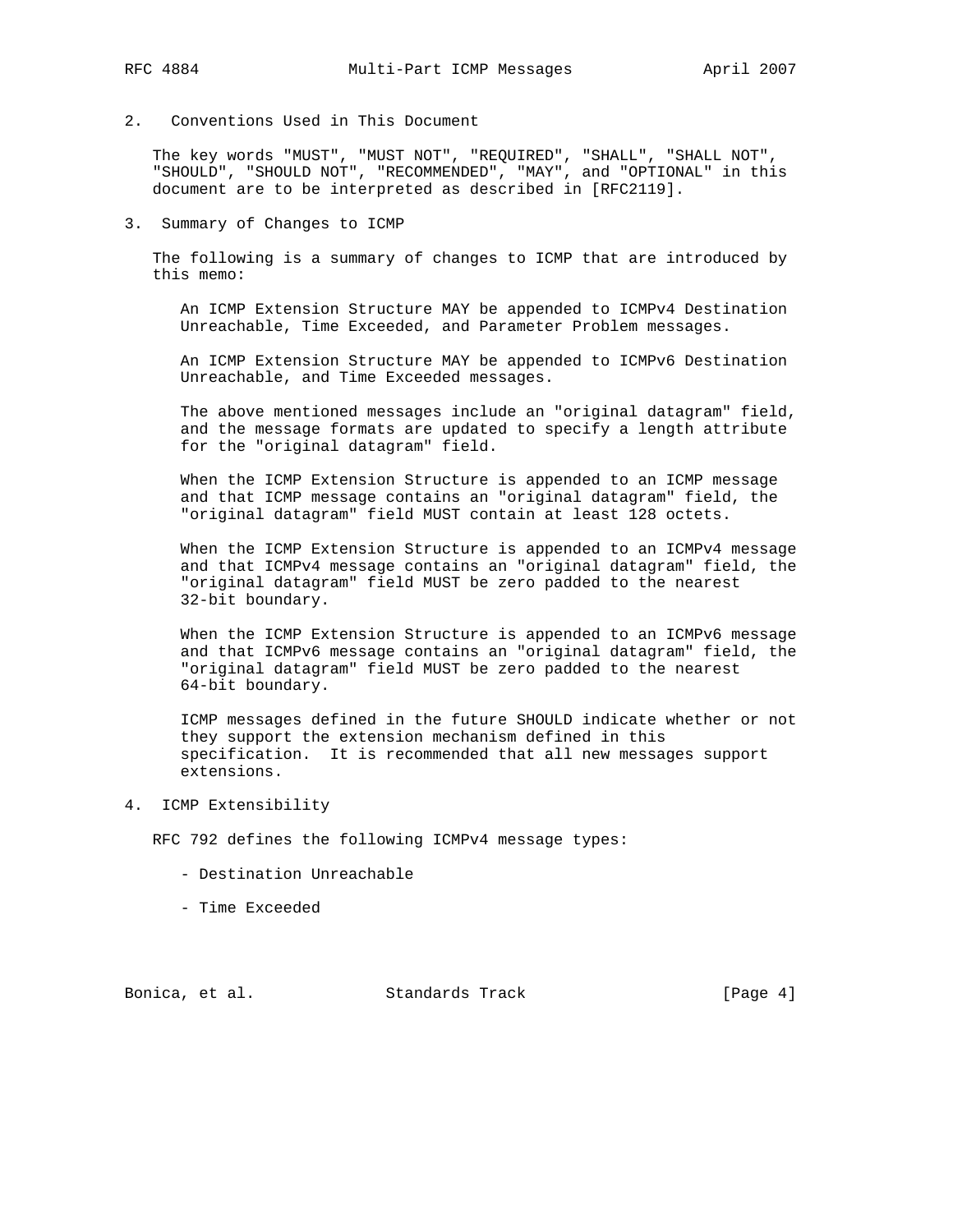- Parameter Problem
	- Source Quench
	- Redirect
	- Echo Request/Reply
	- Timestamp/Timestamp Reply
	- Information Request/Information Reply

 [RFC1191] reserves bits for the "Next-Hop MTU" field in the Destination Unreachable message.

RFC 4443 defines the following ICMPv6 message types:

- Destination Unreachable
- Packet Too Big
- Time Exceeded
- Parameter Problem
- Echo Request/Reply

 Many ICMP messages are extensible as currently defined. Protocol designers can extend ICMP messages by simply appending fields or data structures to them.

 However, the following ICMP messages are not extensible as currently defined:

- ICMPv4 Destination Unreachable (type = 3)
- ICMPv4 Time Exceeded (type = 11)
- ICMPv4 Parameter Problem (type = 12)
- ICMPv6 Destination Unreachable (type = 1)
- ICMPv6 Packet Too Big (type = 2)
- ICMPv6 Time Exceeded (type = 3)
- ICMPv6 Parameter Problem (type = 4)

Bonica, et al. Standards Track [Page 5]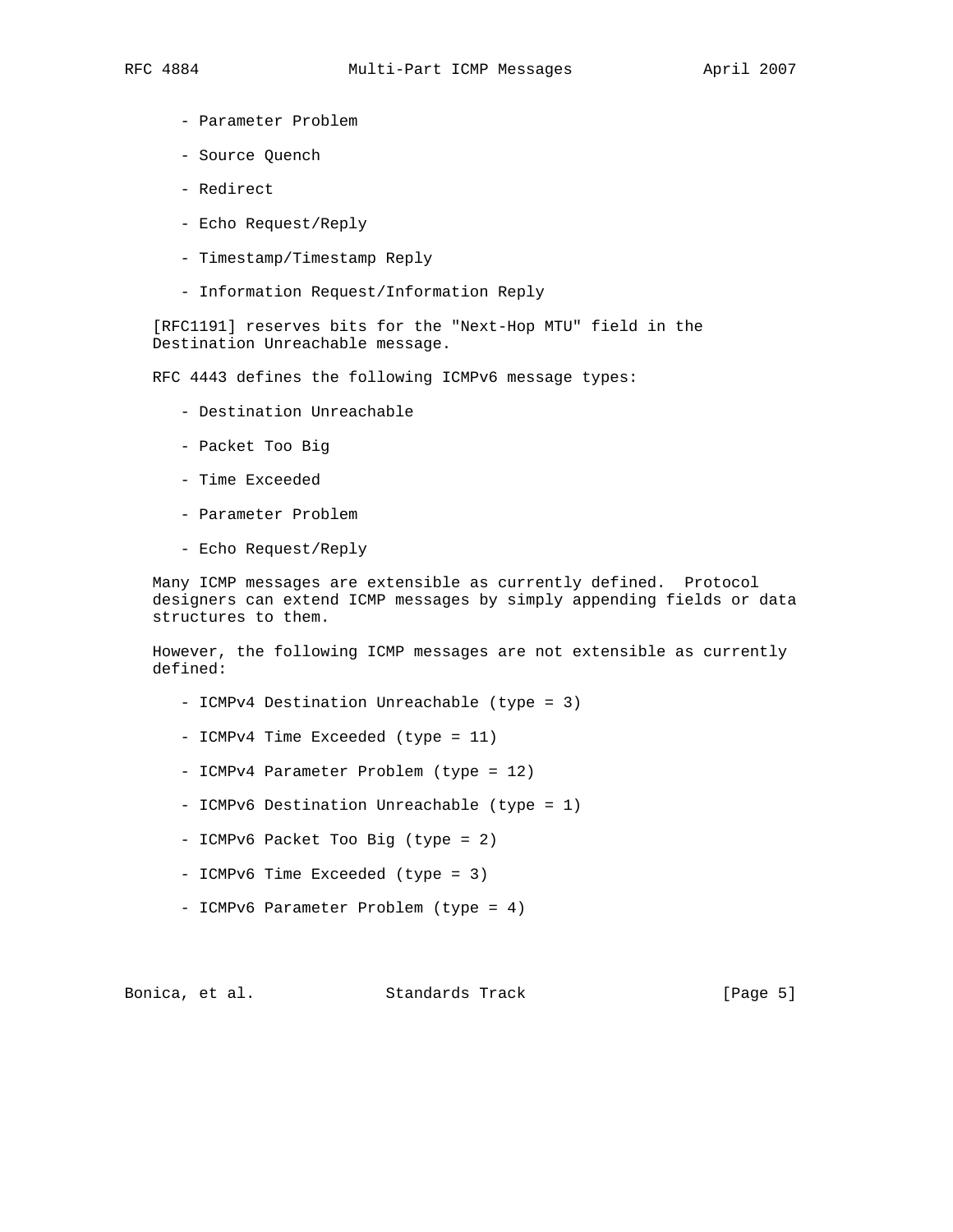These messages contain an "original datagram" field which represents the leading octets of the datagram to which the ICMP message is a response. RFC 792 defines the "original datagram" field for ICMPv4 messages. In RFC 792, the "original datagram" field includes the IP header plus the next eight octets of the original datagram. [RFC1812] extends the "original datagram" field to contain as many octets as possible without causing the ICMP message to exceed the minimum IPv4 reassembly buffer size (i.e., 576 octets). RFC 4443 defines the "original datagram" field for ICMPv6 messages. In RFC 4443, the "original datagram" field always contained as many octets as possible without causing the ICMP message to exceed the minimum IPv6 MTU (i.e., 1280 octets).

 Unfortunately, the "original datagram" field lacks a length attribute. Application software infers the length of this field from the total length of the ICMP message. If an extension structure were appended to the message without adding a length attribute for the "original datagram" field, the message would become unparsable. Specifically, application software would not be able to determine where the "original datagram" field ends and where the extension structure begins.

 In order to solve this problem, this memo introduces an 8-bit length attribute to the following ICMPv4 messages.

- Destination Unreachable (type = 3)
- Time Exceeded (type = 11)
- Parameter Problem (type = 12)

 It also introduces an 8-bit length attribute to the following ICMPv6 messages.

- Destination Unreachable (type = 1)
- Time Exceeded (type = 3)

 The length attribute MUST be specified when the ICMP Extension Structure is appended to the above mentioned ICMP messages.

 The length attribute represents the length of the "original datagram" field. Space for the length attribute is claimed from reserved octets, whose value was previously required to be zero.

 For ICMPv4 messages, the length attribute represents 32-bit words. When the length attribute is specified, the "original datagram" field MUST be zero padded to the nearest 32-bit boundary. Because the

Bonica, et al. Standards Track [Page 6]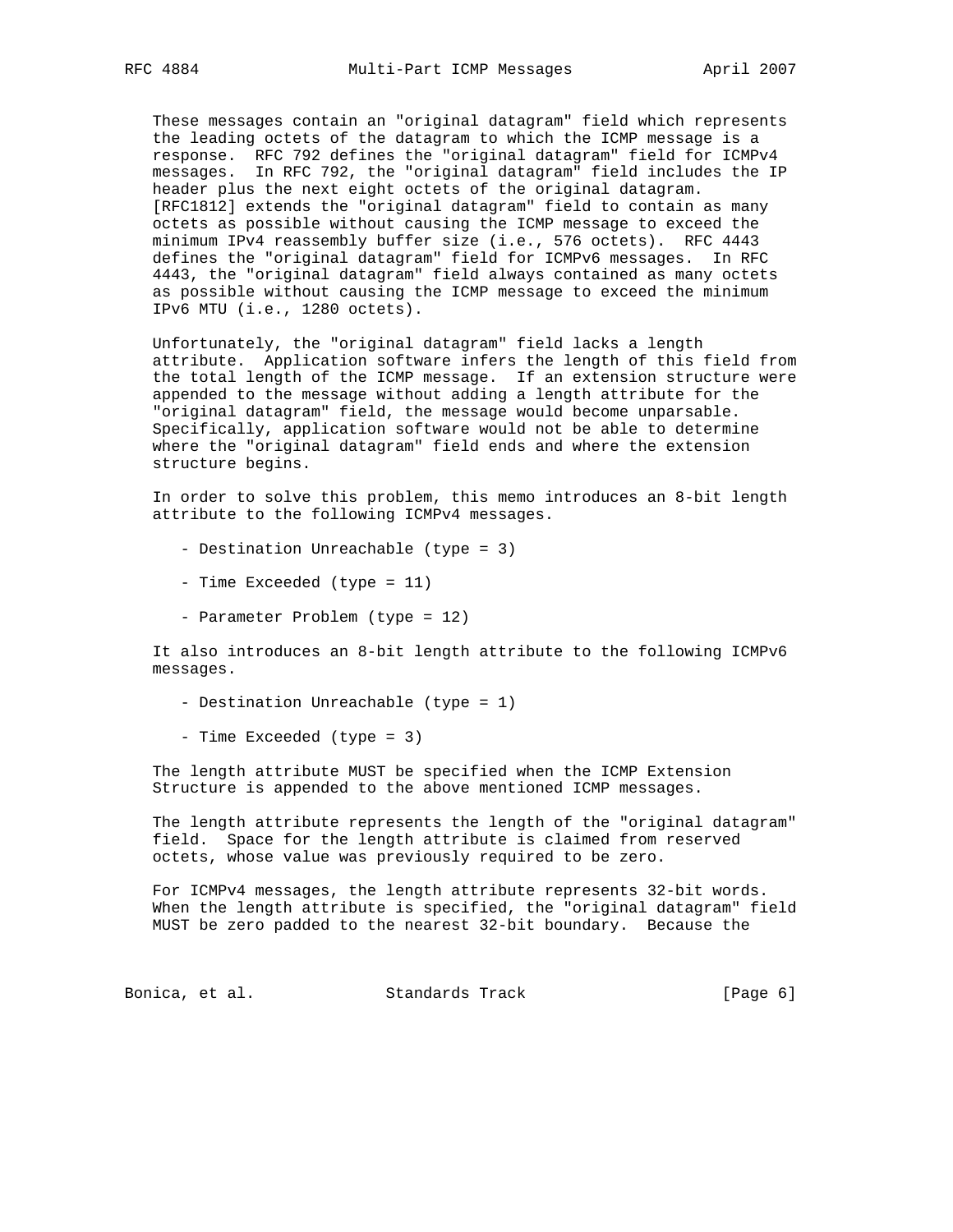sixth octet of each of the impacted ICMPv4 messages was reserved for future use, this octet was selected as the location of the length attribute in ICMPv4.

 For ICMPv6 messages, the length attribute represents 64-bit words. When the length attribute is specified, the "original datagram" field MUST be zero padded to the nearest 64-bit boundary. Because the fifth octet of each of the impacted ICMPv6 messages was reserved for future use, this octet was selected as the location of the length attribute in ICMPv6.

 In order to achieve backwards compatibility, when the ICMP Extension Structure is appended to an ICMP message and that ICMP message contains an "original datagram" field, the "original datagram" field MUST contain at least 128 octets. If the original datagram did not contain 128 octets, the "original datagram" field MUST be zero padded to 128 octets. (See Section 5.1 for rationale.)

 The following sub-sections depict length attribute as it has been introduced to selected ICMP messages.

4.1. ICMPv4 Destination Unreachable

Figure 1 depicts the ICMPv4 Destination Unreachable Message.

 $0$  1 2 3 0 1 2 3 4 5 6 7 8 9 0 1 2 3 4 5 6 7 8 9 0 1 2 3 4 5 6 7 8 9 0 1 +-+-+-+-+-+-+-+-+-+-+-+-+-+-+-+-+-+-+-+-+-+-+-+-+-+-+-+-+-+-+-+-+ | Type | Code | Checksum | +-+-+-+-+-+-+-+-+-+-+-+-+-+-+-+-+-+-+-+-+-+-+-+-+-+-+-+-+-+-+-+-+ unused | Length | Next-Hop MTU\* +-+-+-+-+-+-+-+-+-+-+-+-+-+-+-+-+-+-+-+-+-+-+-+-+-+-+-+-+-+-+-+-+ Internet Header + leading octets of original datagram | | | // | | | +-+-+-+-+-+-+-+-+-+-+-+-+-+-+-+-+-+-+-+-+-+-+-+-+-+-+-+-+-+-+-+-+

Figure 1: ICMPv4 Destination Unreachable

 The syntax and semantics of all fields are unchanged from RFC 792. However, a length attribute is added to the second word. The length attribute represents length of the padded "original datagram" field, measured in 32-bit words.

 \* The Next-Hop MTU field is not required in all cases. It is depicted only to demonstrate that those bits are not available for assignment in this memo.

Bonica, et al. Standards Track [Page 7]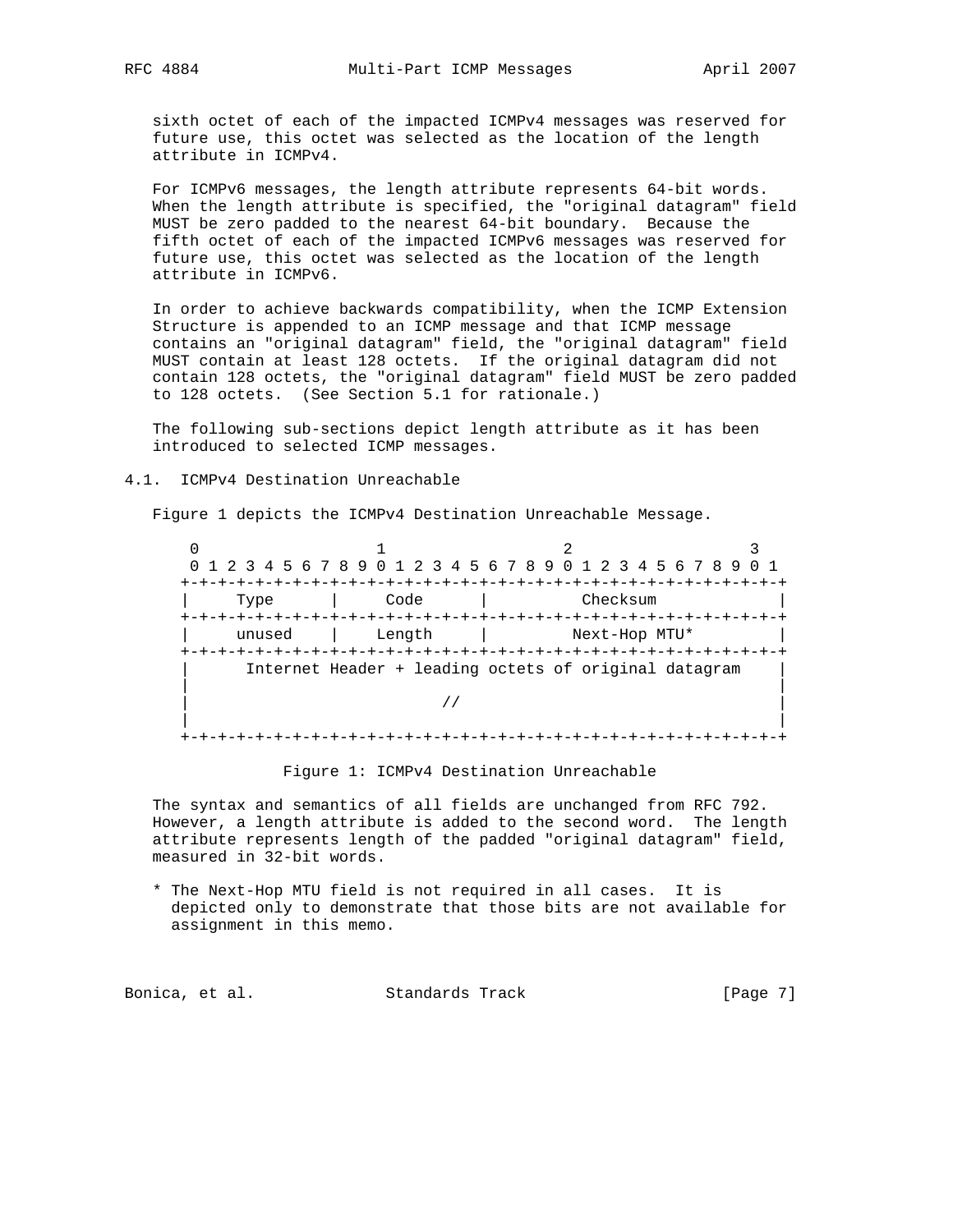# 4.2. ICMPv4 Time Exceeded

Figure 2 depicts the ICMPv4 Time Exceeded Message.

 $0$  1 2 3 0 1 2 3 4 5 6 7 8 9 0 1 2 3 4 5 6 7 8 9 0 1 2 3 4 5 6 7 8 9 0 1 +-+-+-+-+-+-+-+-+-+-+-+-+-+-+-+-+-+-+-+-+-+-+-+-+-+-+-+-+-+-+-+-+ Type | Code | Checksum +-+-+-+-+-+-+-+-+-+-+-+-+-+-+-+-+-+-+-+-+-+-+-+-+-+-+-+-+-+-+-+-+ unused | Length | unused +-+-+-+-+-+-+-+-+-+-+-+-+-+-+-+-+-+-+-+-+-+-+-+-+-+-+-+-+-+-+-+-+ Internet Header + leading octets of original datagram | | | // | | | +-+-+-+-+-+-+-+-+-+-+-+-+-+-+-+-+-+-+-+-+-+-+-+-+-+-+-+-+-+-+-+-+

Figure 2: ICMPv4 Time Exceeded

 The syntax and semantics of all fields are unchanged from RFC 792, except for a length attribute which is added to the second word. The length attribute represents length of the padded "original datagram" field, measured in 32-bit words.

# 4.3. ICMPv4 Parameter Problem

Figure 3 depicts the ICMPv4 Parameter Problem Message.

 $0$  1 2 3 0 1 2 3 4 5 6 7 8 9 0 1 2 3 4 5 6 7 8 9 0 1 2 3 4 5 6 7 8 9 0 1 +-+-+-+-+-+-+-+-+-+-+-+-+-+-+-+-+-+-+-+-+-+-+-+-+-+-+-+-+-+-+-+-+ | Type | Code | Checksum | +-+-+-+-+-+-+-+-+-+-+-+-+-+-+-+-+-+-+-+-+-+-+-+-+-+-+-+-+-+-+-+-+ Pointer | Length | unused +-+-+-+-+-+-+-+-+-+-+-+-+-+-+-+-+-+-+-+-+-+-+-+-+-+-+-+-+-+-+-+-+ Internet Header + leading octets of original datagram | | | // | | | +-+-+-+-+-+-+-+-+-+-+-+-+-+-+-+-+-+-+-+-+-+-+-+-+-+-+-+-+-+-+-+-+

Figure 3: ICMPv4 Parameter Problem

 The syntax and semantics of all fields are unchanged from RFC 792, except for a length attribute which is added to the second word. The length attribute represents length of the padded "original datagram" field, measured in 32-bit words.

Bonica, et al. Standards Track [Page 8]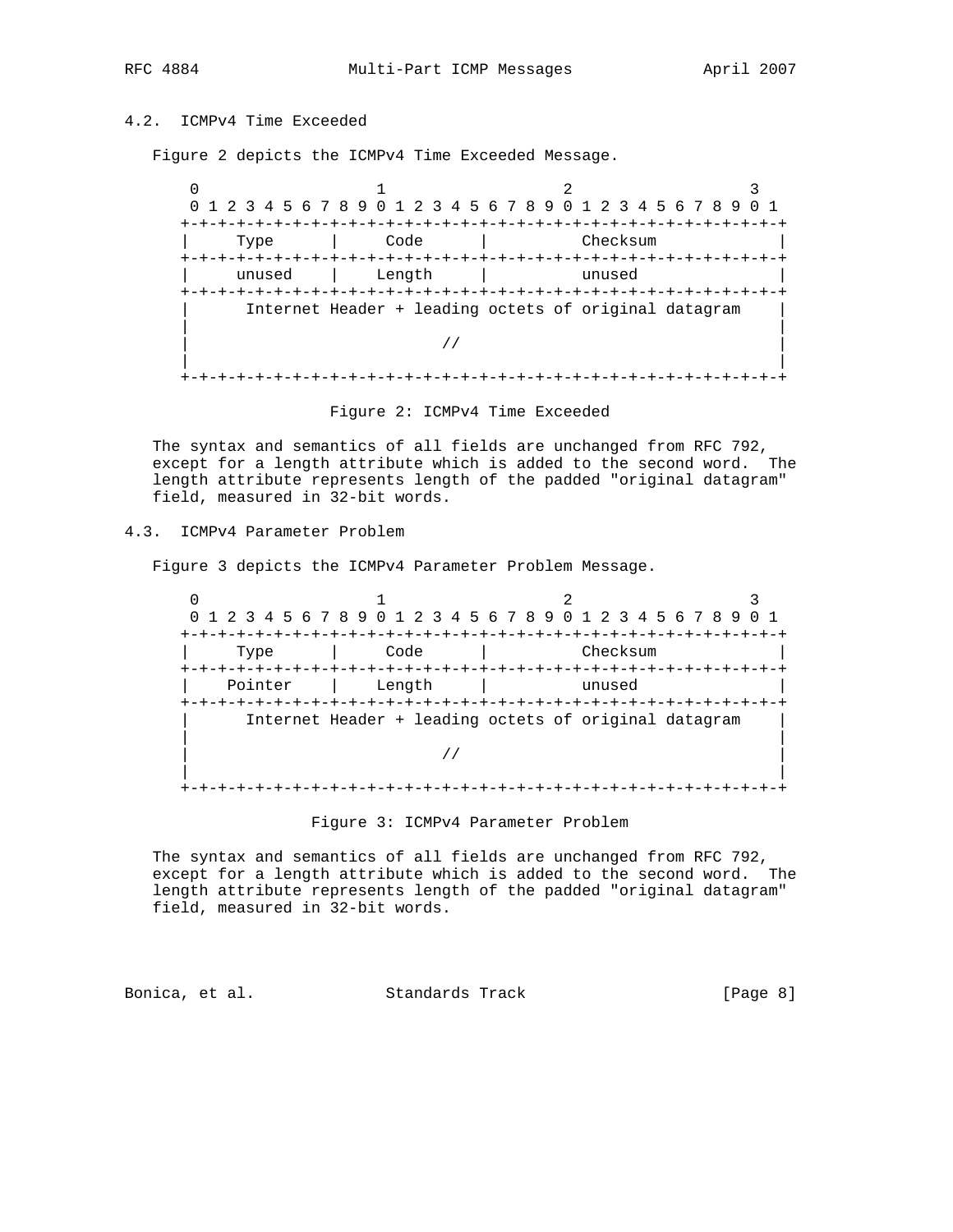# 4.4. ICMPv6 Destination Unreachable

Figure 4 depicts the ICMPv6 Destination Unreachable Message.

|        |      | 0 1 2 3 4 5 6 7 8 9 0 1 2 3 4 5 6 7 8 9 0 1 2 3 4 5 6 7 8 9                                                     |  |
|--------|------|-----------------------------------------------------------------------------------------------------------------|--|
| Type   | Code | -+-+-+-+-+-+-+-+-+-+-+-+-+-+<br>Checksum                                                                        |  |
| Length |      | Unused                                                                                                          |  |
|        |      | As much of invoking packet<br>as possible without the ICMPv6 packet<br>exceeding the minimum IPv6 MTU [RFC4443] |  |

### Figure 4: ICMPv6 Destination Unreachable

 The syntax and semantics of all fields are unchanged from RFC 4443. However, a length attribute is added to the second word. The length attribute represents length of the padded "original datagram" field, measured in 64-bit words.

## 4.5. ICMPv6 Time Exceeded

Figure 5 depicts the ICMPv6 Time Exceeded Message.

| 0 1 2 3 4 5 6 7 8 9 0 1 2 3 4 5 6 7 8 9 0 1 2 3 4 5 6 7 8 9 0 1 |        |  |  |  |      |  |                                                                     |  |        |  |  |          |  |  |  |  |  |
|-----------------------------------------------------------------|--------|--|--|--|------|--|---------------------------------------------------------------------|--|--------|--|--|----------|--|--|--|--|--|
|                                                                 | Type   |  |  |  | Code |  |                                                                     |  |        |  |  | Checksum |  |  |  |  |  |
|                                                                 | Length |  |  |  |      |  |                                                                     |  | Unused |  |  |          |  |  |  |  |  |
|                                                                 |        |  |  |  |      |  | As much of invoking packet<br>as possible without the ICMPv6 packet |  |        |  |  |          |  |  |  |  |  |
|                                                                 |        |  |  |  |      |  | exceeding the minimum IPv6 MTU [RFC4443]                            |  |        |  |  |          |  |  |  |  |  |

### Figure 5: ICMPv6 Time Exceeded

 The syntax and semantics of all fields are unchanged from RFC 4443, except for a length attribute which is added to the second word. The length attribute represents length of the padded "original datagram" field, measured in 64-bit words.

Bonica, et al. Standards Track [Page 9]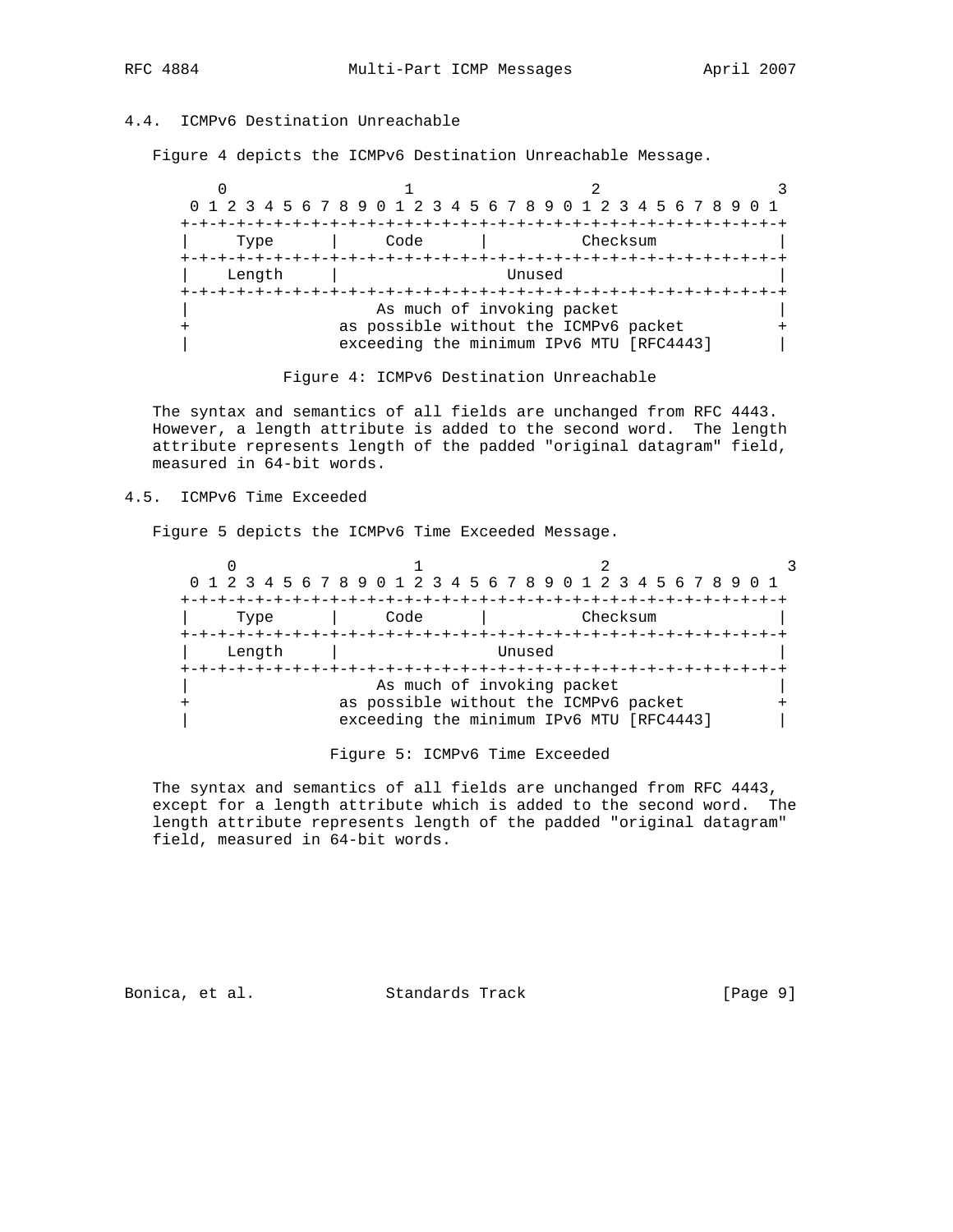### 4.6. ICMP Messages That Can Be Extended

 The ICMP Extension Structure MAY be appended to messages of the following types:

- ICMPv4 Destination Unreachable
- ICMPv4 Time Exceeded
- ICMPv4 Parameter Problem
- ICMPv6 Destination Unreachable
- ICMPv6 Time Exceeded

 The ICMP Extension Structure MUST NOT be appended to any of the other ICMP messages mentioned in Section 4. Extensions were not defined for the ICMPv6 "Packet Too Big" and "Parameter Problem" messages because these messages lack space for a length attribute.

5. Backwards Compatibility

ICMP messages can be categorized as follows:

- Messages that do not include any ICMP extensions
- Messages that include non-compliant ICMP extensions
- Messages that includes compliant ICMP extensions

 Any ICMP implementation can send a message that does not include extensions. ICMP implementations produced prior to 1999 are not known to send ICMP extensions.

 Some ICMP implementations, produced between 1999 and the time of this publication, may send a non-compliant version of ICMP extensions described in this memo. Specifically, these implementations may append the ICMP Extension Structure to the Time Exceeded and Destination Unreachable messages. When they do this, they send exactly 128 octets representing the original datagram, zero padding if required. They also calculate checksums as described in this document. However, they do not specify a length attribute to be associated with the "original datagram" field.

 It is assumed that ICMP implementations produced in the future will send ICMP extensions that are compliant with this specification.

Bonica, et al. Standards Track [Page 10]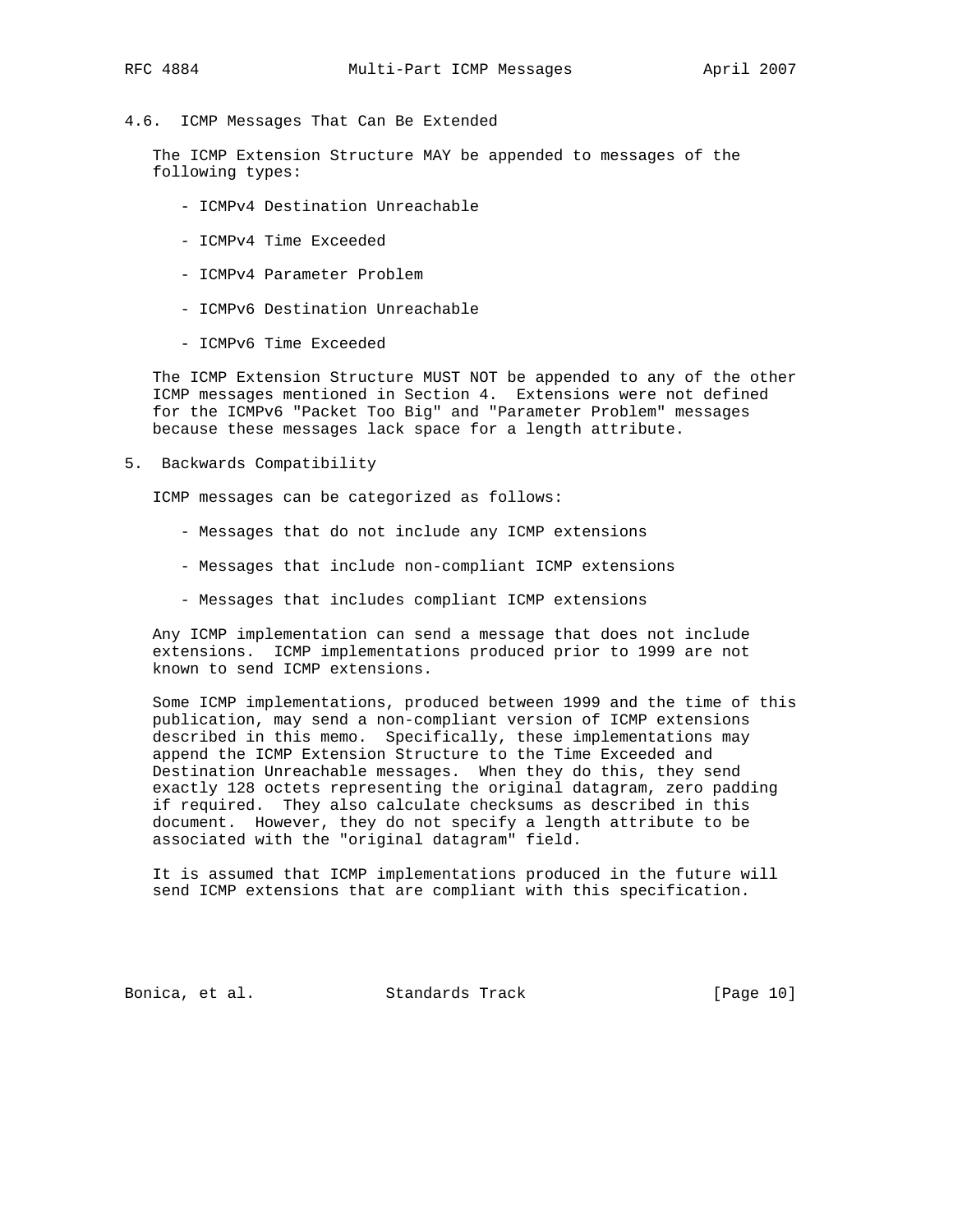Likewise, applications that consume ICMP messages can be categorized as follows:

- Classic applications
- Non-compliant applications
- Compliant applications

 Classic applications do not parse extensions defined in this memo. They are insensitive to the length attribute that is associated with the "original datagram" field.

 Non-compliant implementations parse the extensions defined in this memo, but only in conjunction with the Time Expired and Destination Unreachable messages. They require the "original datagram" field to contain exactly 128 octets and are insensitive to the length attribute that is associated with the "original datagram" field. Non-compliant applications were produced between 1999 and the time of publication of this memo.

 Compliant applications comply fully with the specifications of this document.

 In order to demonstrate backwards compatibility, Table 1 describes how members of each application category would parse each category of ICMP message.

|                              | No Extensions | Non-compliant<br>Extensions | Compliant<br>Extensions |
|------------------------------|---------------|-----------------------------|-------------------------|
| Classic<br>Application       |               | Section 5.1                 | Section 5.1             |
| Non-compliant<br>Application | Section 5.2   |                             | Section 5.3             |
| Compliant<br>Application     | Section 5.4   | Section 5.5                 |                         |

### Table 1

 In the table above, cells that contain a dash represent the nominal case and require no explanation. In the following sections, we assume that the ICMP message type is "Time Exceeded".

Bonica, et al. Standards Track [Page 11]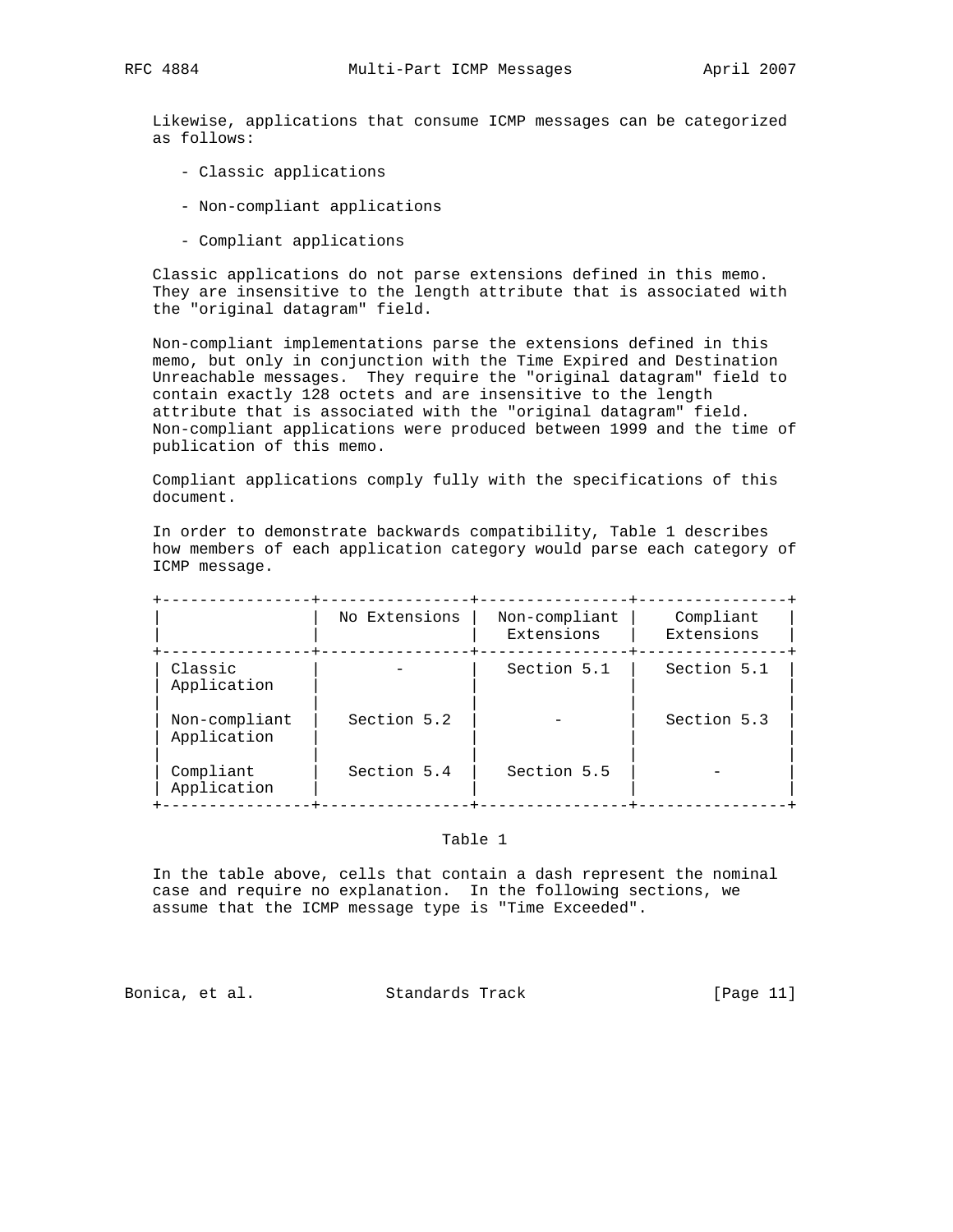### 5.1. Classic Application Receives ICMP Message with Extensions

 When a classic application receives an ICMP message that includes extensions, it will incorrectly interpret those extensions as being part of the "original datagram" field. Fortunately, the extensions are guaranteed to begin at least 128 octets beyond the beginning of the "original datagram" field. So, only those ICMP applications that process the 129th octet of the "original datagram" field will be adversely effected. To date, only two applications falling into this category have been identified, and the degree to which they are effected is minimal.

 Some TCP stacks, when they receive an ICMP message, verify the checksum in the original datagram field [ATTACKS]. If the checksum is incorrect, the TCP stack discards the ICMP message for security reasons. If the trailing octets of the original datagram field are overwritten by ICMP extensions, the TCP stack will discard an ICMP message that it would not otherwise have discarded. The impact of this issue is considered to be minimal because many ICMP messages are discarded for other reasons (e.g., ICMP filtering, network congestion, checksum was incorrect because original datagram field was truncated.)

 Another theoretically possible, but highly improbably scenario occurs when ICMP extensions overwrite the portion of the original datagram field that represents the TCP header, causing the TCP stack to operate upon the wrong TCP connection. This scenario is highly unlikely because it occurs only when the TCP header appears at or beyond the 128th octet of the original datagram field and then only when the extensions approximate a valid TCP header.

## 5.2. Non-Compliant Application Receives ICMP Message with No Extensions

 When a non-compliant ICMPv4 application receives a message that contains no extensions, the application examines the total length of the ICMPv4 message. If the total ICMPv4 message length is less than the length of its IP header plus 144 octets, the application correctly determines that the message does not contain any extensions.

 The 144-octet sum is derived from 8 octets for the first two words of the ICMPv4 Time Exceeded message, 128 octets for the "original datagram" field, 4 octets for the ICMP Extension Header, and 4 octets for a single ICMP Object header. All of these octets would be required if extensions were present.

Bonica, et al. Standards Track [Page 12]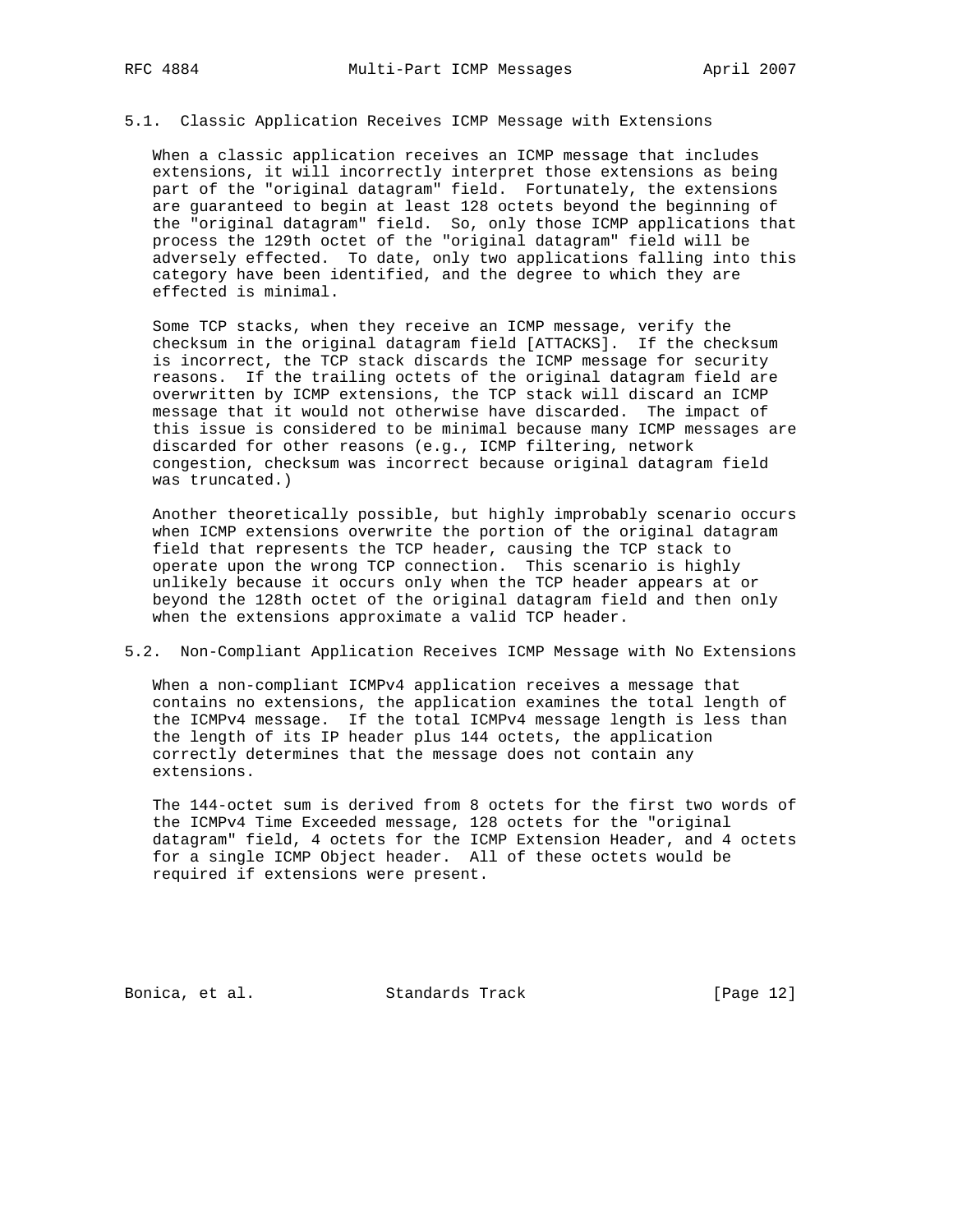If the ICMPv4 payload contains 144 octets or more, the application must examine the 137th octet to determine whether it represents a valid ICMPv4 Extension Header. In order to represent a valid Extension Header, it must contain a valid version number and checksum. If it does not contain a valid version number and checksum, the application correctly determines that the message does not contain any extensions.

 Non-compliant applications assume that the ICMPv4 Extension Structure begins on the 137th octet of the Time Exceeded message, after a 128-octet field representing the padded "original datagram" message.

 It is possible that a non-compliant application will parse an ICMPv4 message incorrectly under the following conditions:

- the message does not contain extensions
- the original datagram field contains 144 octets or more
- selected octets of the original datagram field represent the correct values for an extension header version number and checksum

Although this is possible, it is very unlikely.

 A similar analysis can be performed for ICMPv6. However, the numeric constants would change as appropriate.

5.3. Non-Compliant Application Receives ICMP Message with Compliant Extensions

 When a non-compliant application receives a message that contains compliant ICMP extensions, it will parse those extensions correctly only if the "original datagram" field contains exactly 128 octets. This is because non-compliant applications are insensitive to the length attribute that is associated with the "original datagram" field. (They assume its value to be 128.)

 Provided that the entire ICMP message does not exceed the minimum reassembly buffer size (576 octets for ICMPv4 or 1280 octets for ICMPv6), there is no upper limit upon the length of the "original datagram" field. However, each implementation will decide how many octets to include. Those wishing to be backward compatible with non compliant TRACEROUTE implementations will include exactly 128 octets. Those not requiring compatibility with non-compliant TRACEROUTE applications may include more octets.

Bonica, et al. Standards Track [Page 13]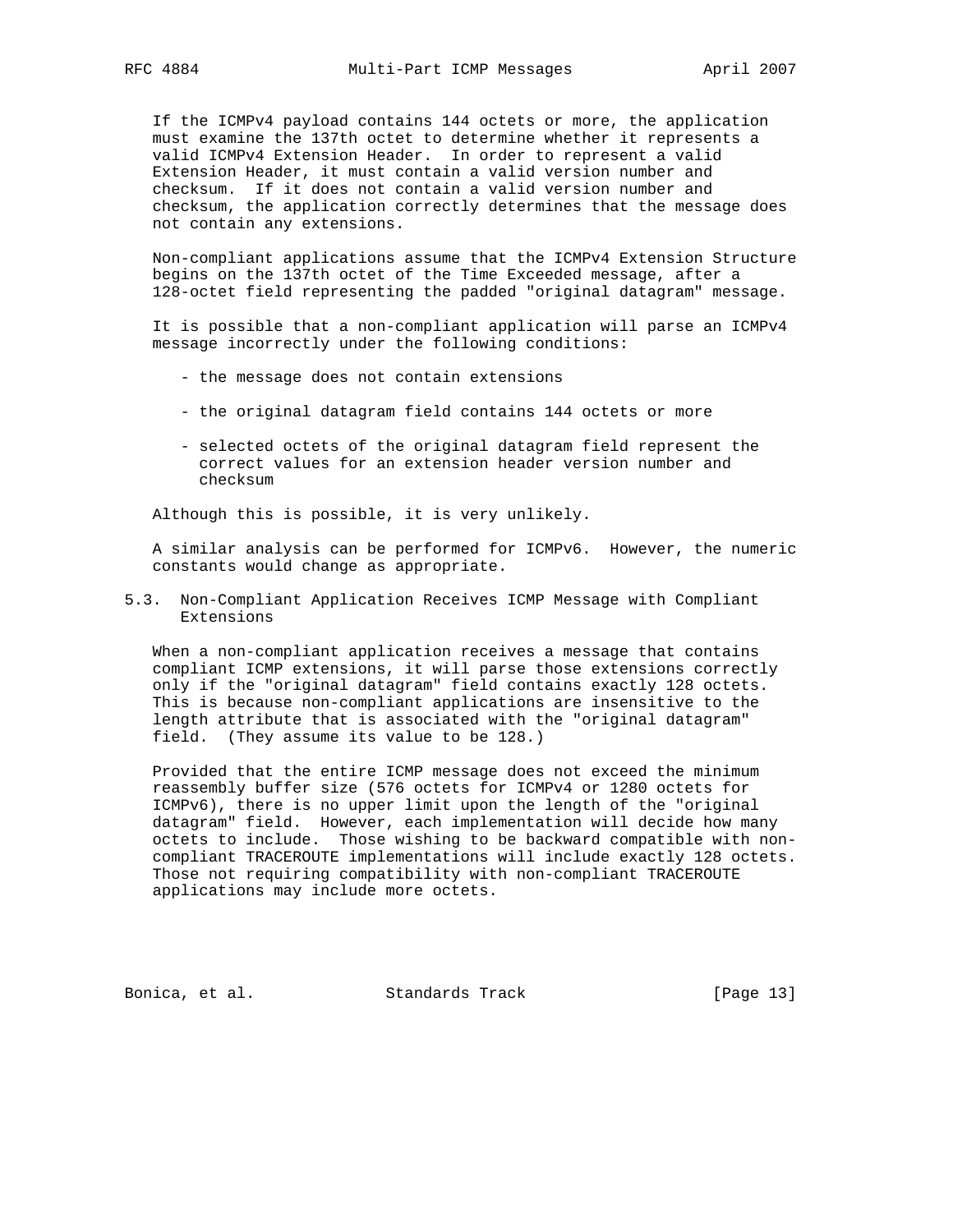5.4. Compliant Application Receives ICMP Message with No Extensions

 When a compliant application receives an ICMP message, it examines the length attribute that is associated with the "original datagram" field. If the length attribute is zero, the compliant application MUST determine that the message contains no extensions.

5.5. Compliant Application Receives ICMP Message with Non-Compliant Extensions

 When a compliant application receives an ICMP message, it examines the length attribute that is associated with the "original datagram" field. If the length attribute is zero, the compliant application MUST determine that the message contains no extensions. In this case, that determination is technically correct, but not backwards compatible with the non-compliant implementation that originated the ICMP message.

 So, to ease transition yet encourage compliant implementation, compliant TRACEROUTE implementations MUST include a non-default operation mode to also interpret non-compliant responses. Specifically, when a TRACEROUTE application operating in non compliant mode receives a sufficiently long ICMP message that does not specify a length attribute, it will parse for a valid extension header at a fixed location, assuming a 128-octet "original datagram" field. If the application detects a valid version and checksum, it will treat the octets that follow as an extension structure.

6. Interaction with Network Address Translation

 The ICMP extensions defined in this memo do not interfere with Network Address Translation. [RFC3022] permits traditional NAT devices to modify selected fields within ICMP messages. These fields include the "original datagram" field mentioned above. However, if a NAT device modifies the "original datagram" field, it should modify only the leading octets of that field, which represent the outermost IP header. Because the outermost IP header is guaranteed to be contained by the first 128 octets of the "original datagram" field, ICMP extensions and NAT will not interfere with one another.

 It is conceivable that a NAT implementation might overstep the restrictions of RFC 3022 and overwrite the length attribute specified by this memo. If a NAT implementation were to overwrite the length attribute with zeros, the resulting packet will be indistinguishable from a packet that was generated by a non-compliant ICMP implementation. See Section 5.5 for packet details and a discussion of backwards compatibility.

Bonica, et al. Standards Track [Page 14]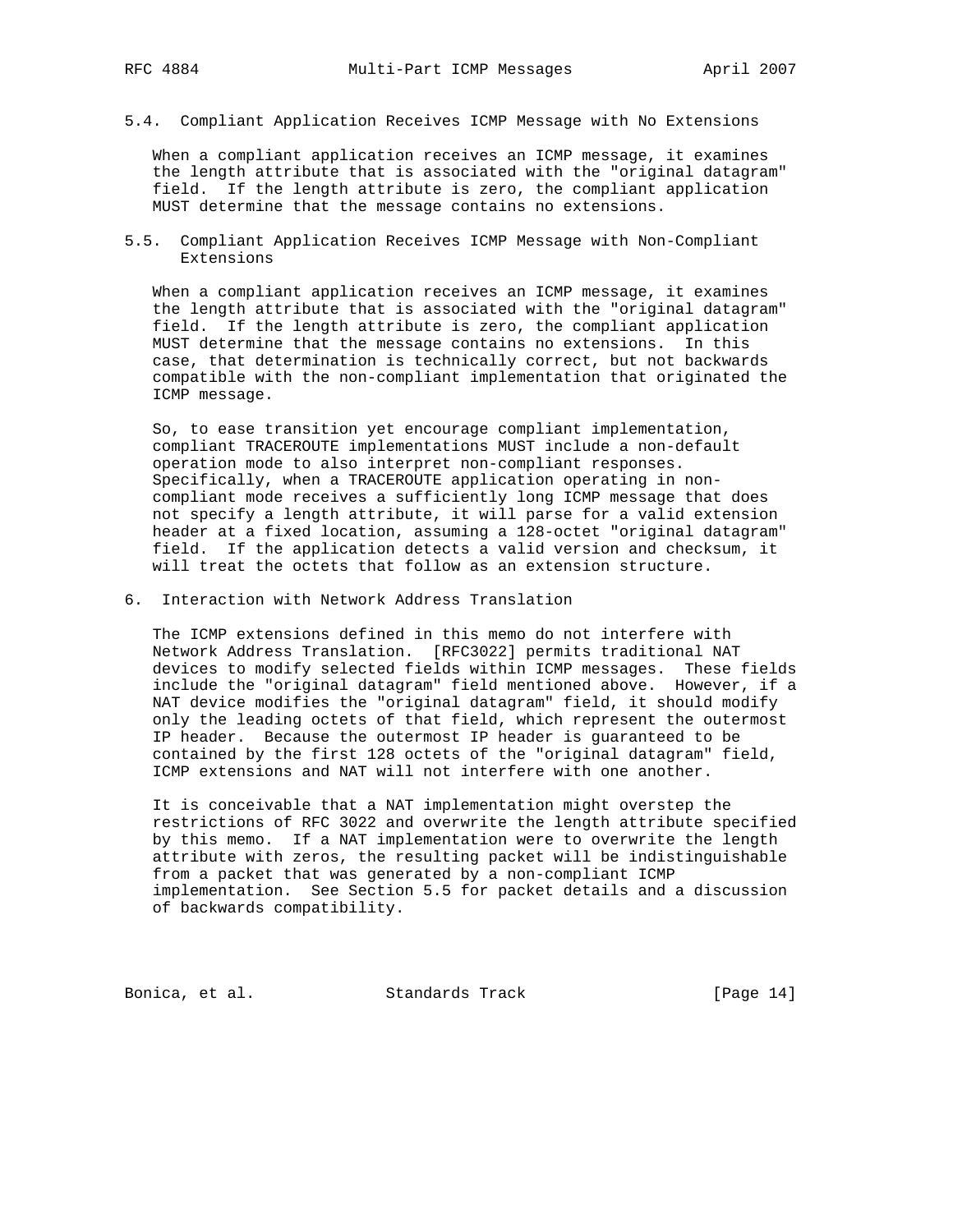- 
- 7. The ICMP Extension Structure

 This memo proposes an optional ICMP Extension Structure that can be appended to the ICMP messages referenced in Section 4.6 of this document.

 The Extension Structure contains exactly one Extension Header followed by one or more objects. Having received an ICMP message with extensions, application software MAY process selected objects while ignoring others. The presence of an unrecognized object does not imply that an ICMP message is malformed.

 As stated above, the total length of the ICMP message, including extensions, MUST NOT exceed the minimum reassembly buffer size. Figure 6 depicts the ICMP Extension Header.

 $0$  1 2 3 0 1 2 3 4 5 6 7 8 9 0 1 2 3 4 5 6 7 8 9 0 1 2 3 4 5 6 7 8 9 0 1 +-+-+-+-+-+-+-+-+-+-+-+-+-+-+-+-+-+-+-+-+-+-+-+-+-+-+-+-+-+-+-+-+ |Version| (Reserved) | Checksum +-+-+-+-+-+-+-+-+-+-+-+-+-+-+-+-+-+-+-+-+-+-+-+-+-+-+-+-+-+-+-+-+

Figure 6: ICMP Extension Header

The fields of the ICMP Extension Header are as follows:

Version: 4 bits

ICMP extension version number. This is version 2.

Reserved: 12 bits

Must be set to 0.

Checksum: 16 bits

 The one's complement of the one's complement sum of the data structure, with the checksum field replaced by zero for the purpose of computing the checksum. An all-zero value means that no checksum was transmitted. See Section 5.2 for a description of how this field is used.

Bonica, et al. Standards Track [Page 15]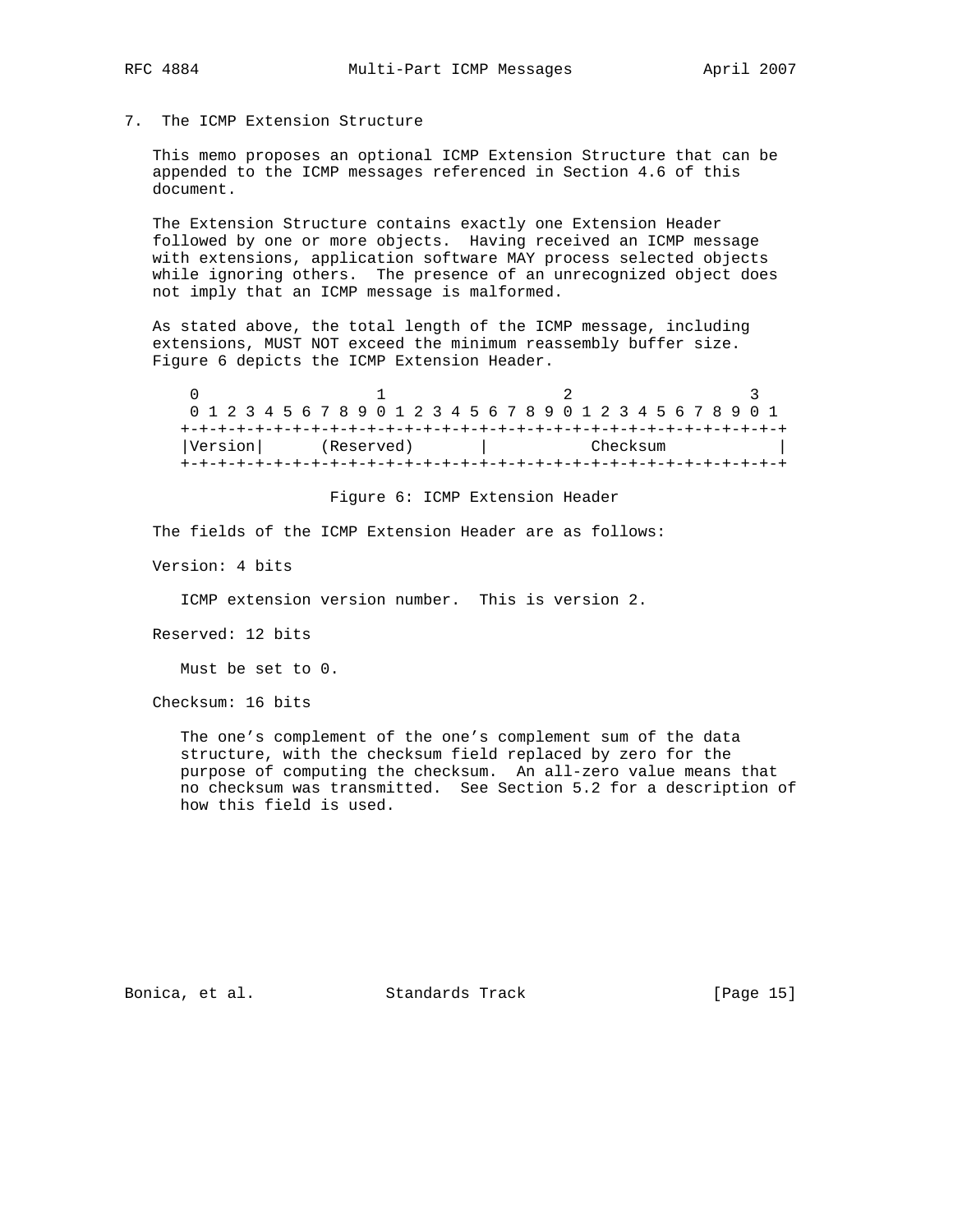### 8. ICMP Extension Objects

 Each extension object contains one or more 32-bit words, representing an object header and payload. All object headers share a common format. Figure 7 depicts the object header and payload.

 $0$  1 2 3 0 1 2 3 4 5 6 7 8 9 0 1 2 3 4 5 6 7 8 9 0 1 2 3 4 5 6 7 8 9 0 1 +-+-+-+-+-+-+-+-+-+-+-+-+-+-+-+-+-+-+-+-+-+-+-+-+-+-+-+-+-+-+-+-+ Length  $|$  Class-Num  $|$  C-Type  $|$  +-+-+-+-+-+-+-+-+-+-+-+-+-+-+-+-+-+-+-+-+-+-+-+-+-+-+-+-+-+-+-+-+ | | | // (Object payload) // | | | +-+-+-+-+-+-+-+-+-+-+-+-+-+-+-+-+-+-+-+-+-+-+-+-+-+-+-+-+-+-+-+-+

Figure 7: Object Header and Payload

An object header has the following fields:

Length: 16 bits

 Length of the object, measured in octets, including the object header and object payload.

Class-Num: 8 bits

Identifies object class.

C-Type: 8 bits

Identifies object sub-type.

9. Security Considerations

 Upon receipt of an ICMP message, application software must check it for syntactic correctness. The extension checksum must be verified. Improperly specified length attributes and other syntax problems may result in buffer overruns.

 This memo does not define the conditions under which a router sends an ICMP message. Therefore, it does not expose routers to any new denial-of-service attacks. Routers may need to limit the rate at which ICMP messages are sent.

Bonica, et al. Standards Track [Page 16]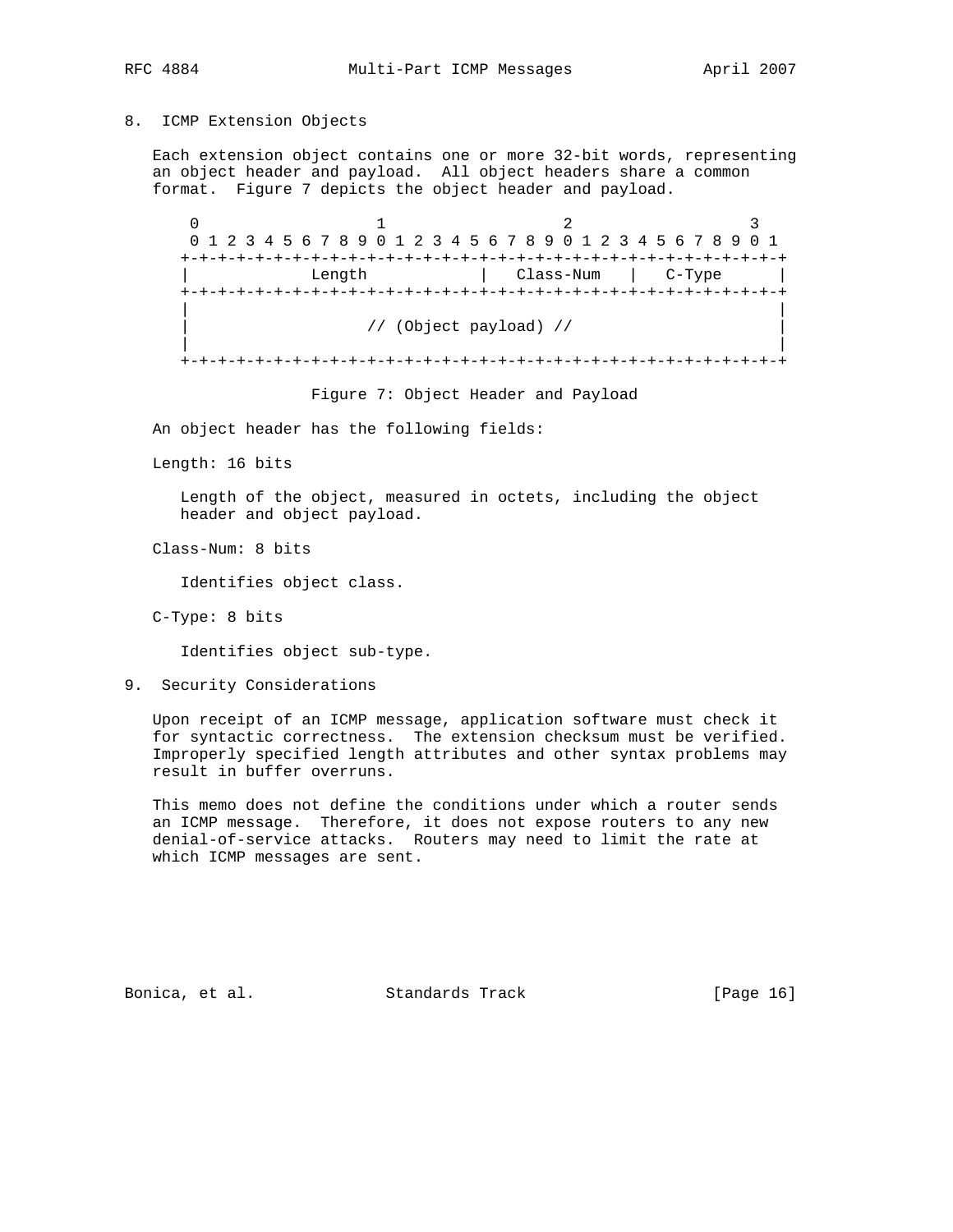## 10. IANA Considerations

 The ICMP Extension Object header contains two 8-bit fields: The Class-Num identifies the object class, and the C-Type identifies the class sub-type. Sub-type values are defined relative to a specific object class value, and are defined per class.

 IANA has established a registry of ICMP extension objects classes and class sub-types. There are no values assigned within this document to maintain. Object classes 0xF7 - 0xFF are reserved for private use. Object class values are assignable on a first-come-first-serve basis. The policy for assigning sub-type values should be defined in the document defining new class values.

11. Acknowledgments

 Thanks to Pekka Nikander, Mark Doll, Fernando Gont, Joe Touch, Christian Voiqt, and Sharon Chrisholm for their comments regarding this document.

- 12. References
- 12.1. Normative References
	- [RFC0792] Postel, J., "Internet Control Message Protocol", STD 5, RFC 792, September 1981.
	- [RFC1191] Mogul, J. and S. Deering, "Path MTU discovery", RFC 1191, November 1990.
	- [RFC1812] Baker, F., "Requirements for IP Version 4 Routers", RFC 1812, June 1995.
	- [RFC2119] Bradner, S., "Key words for use in RFCs to Indicate Requirement Levels", BCP 14, RFC 2119, March 1997.
	- [RFC4443] Conta, A., Deering, S., and M. Gupta, Ed., "Internet Control Message Protocol (ICMPv6) for the Internet Protocol Version 6 (IPv6) Specification", RFC 4443, March 2006.

12.2. Informative References

 [UNNUMBERED] Atlas, A., Bonica, R., Rivers, JR., Shen, N., and E. Chen, "ICMP Extensions for Unnumbered Interfaces", Work in Progress, March 2007.

Bonica, et al. Standards Track [Page 17]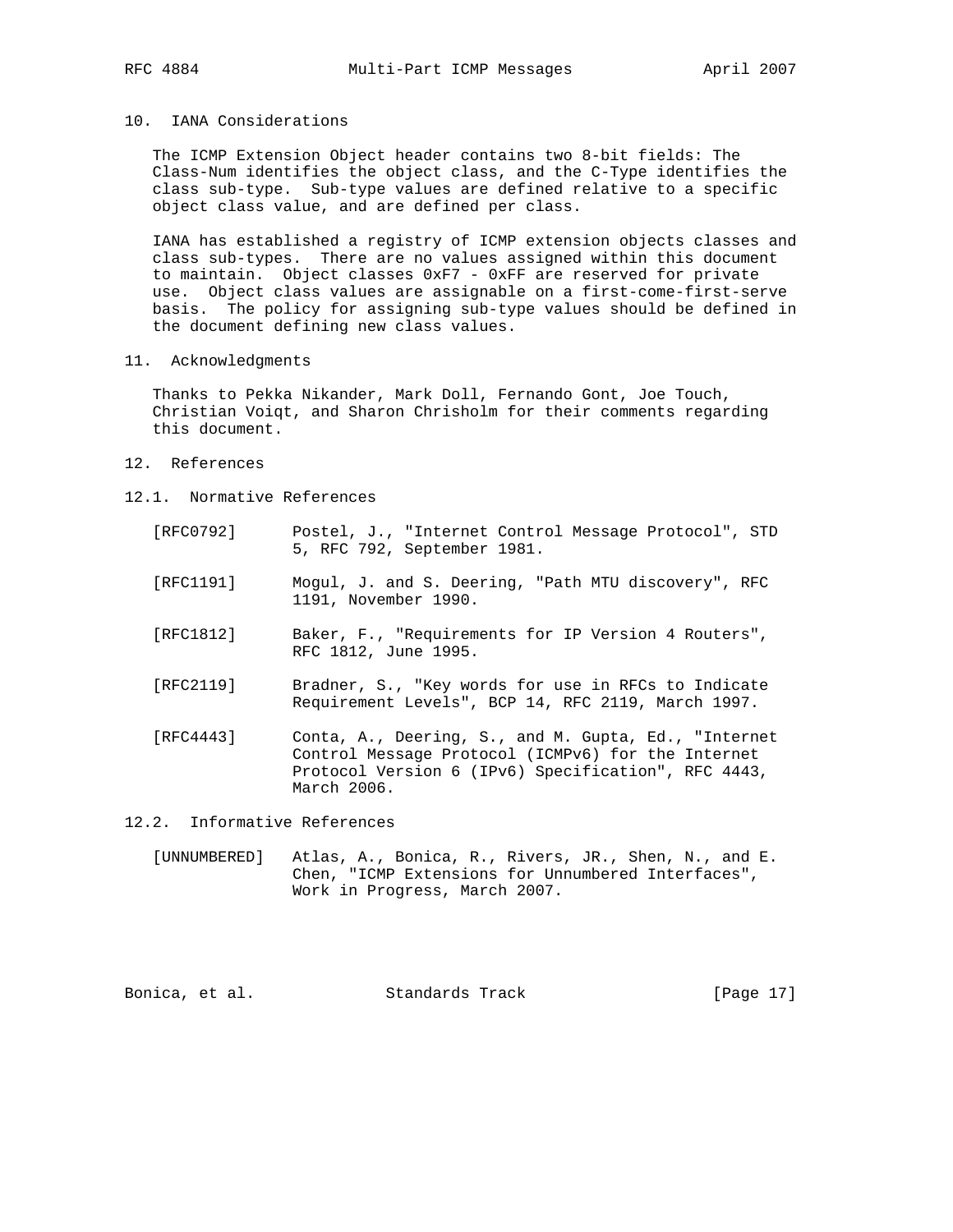- [MPLS-ICMP] Bonica, R., Gan, D., Tappan, D., and C. Pignataro, "ICMP Extensions for MultiProtocol Label Switching", Work in Progress, January 2007.
- [ATTACKS] Gont, F., "ICMP attacks against TCP", Work in Progress, October 2006.
- [ROUTING-INST] Shen, N. and E. Chen, "ICMP Extensions for Routing Instances", Work in Progress, November 2006.
- [RFC3022] Srisuresh, P. and K. Egevang, "Traditional IP Network Address Translator (Traditional NAT)", RFC 3022, January 2001.

Authors' Addresses

 Ronald P. Bonica Juniper Networks 2251 Corporate Park Drive Herndon, VA 20171 US

EMail: rbonica@juniper.net

 Der-Hwa Gan Consultant

EMail: derhwagan@yahoo.com

 Daniel C. Tappan Consultant

EMail: Dan.Tappan@gmail.com

 Carlos Pignataro Cisco Systems, Inc. 7025 Kit Creek Road Research Triangle Park, NC 27709 US

EMail: cpignata@cisco.com

Bonica, et al. Standards Track [Page 18]